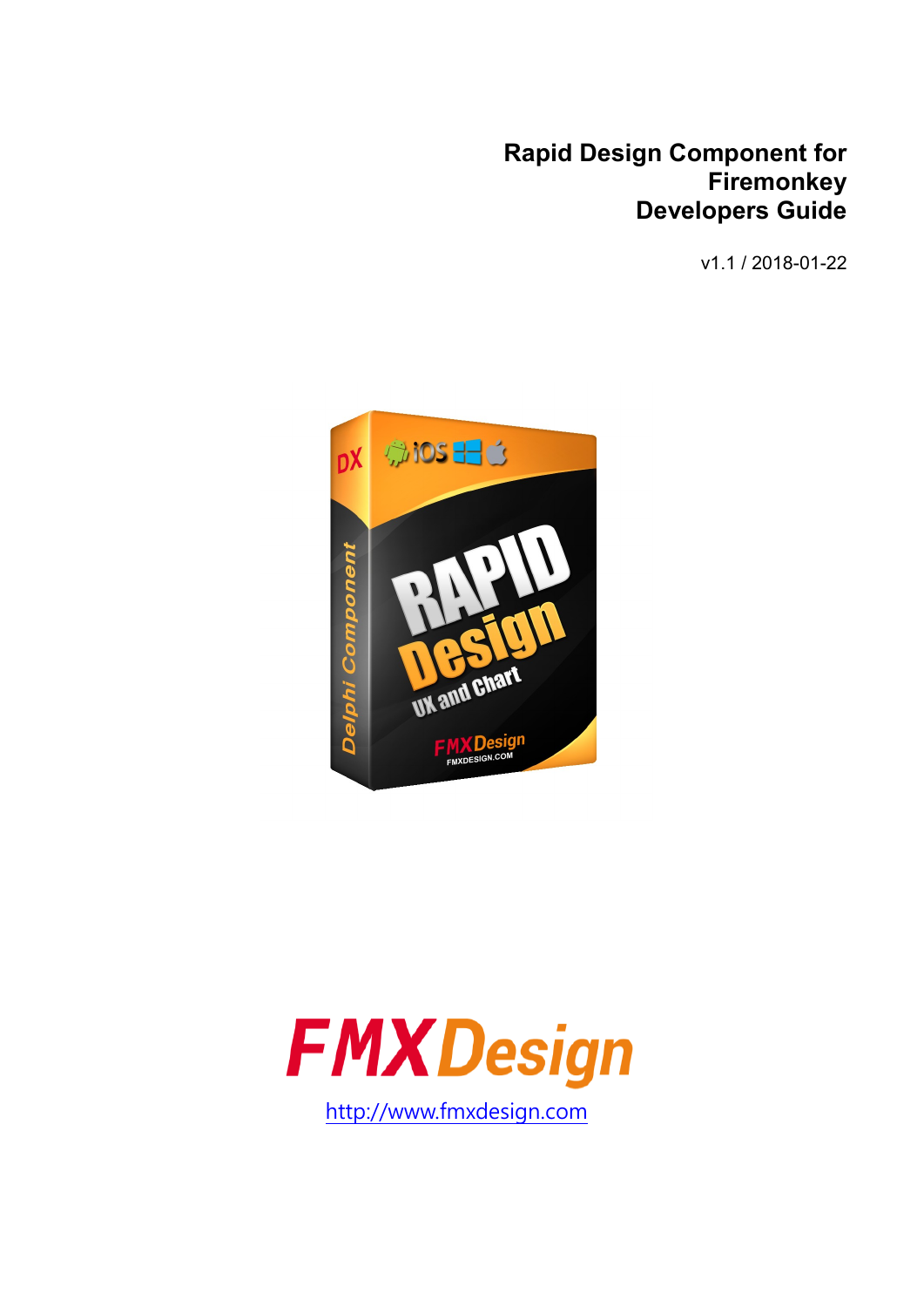## Installation Guide

- 1. Create a folder to store the components and unzip the zip file.
- 2. Run Delphi
- 3. Click IDE Menu : **Component** > **Install Packages > Add.** (Ref. Screenshot #1)
- 4. Select the folder for your IDE version and add the three [\*.bpl] files. *<YourFolder>\<IDE version>\RDesignChart\Windows\*RDesignChart.bpl *<YourFolder>\<IDE version>\RDesignUx\Windows\*RDesignUX.bpl *<YourFolder>\<IDE version>\RDesignUx\Windows\*CERDesignUX.bpl

**\* RDesignUX.bpl** should be installed prior to **CERDesignUX.bpl.**

5. Click IDE Menu : **Tools > Options > Environment Option > Delphi Options > Library > Selected Platform** and add directories to **Library path.** (Ref. Screenshot #2)

| RapidDesignUX | <b>Platform</b> | Library path                                                            |
|---------------|-----------------|-------------------------------------------------------------------------|
|               | <b>Windows</b>  | <yourfolder>\<ide version="">\RDesignUx\Windows</ide></yourfolder>      |
|               | Android         | <yourfolder>\<ide version="">\RDesignUx\ Android</ide></yourfolder>     |
|               | iOS32           | <yourfolder>\<ide version="">\RDesignUx\ iOSDevice32</ide></yourfolder> |
|               | iOS64           | <yourfolder>\<ide version="">\RDesignUx\ iOSDevice64</ide></yourfolder> |
|               | <b>OSX</b>      | <yourfolder>\<ide version="">\RDesignUx\ OSX32</ide></yourfolder>       |

|                                                   | <b>Platform</b> | Library path                                                              |
|---------------------------------------------------|-----------------|---------------------------------------------------------------------------|
|                                                   | Windows         | <yourfolder>\<ide version="">\ RDesignChart\Windows</ide></yourfolder>    |
|                                                   | Android         | <yourfolder>\<ide version="">\ RDesignChart\ Android</ide></yourfolder>   |
| RapidDesignChart                                  | iOS32           | <yourfolder>\<ide version="">\RDesignChart\iOSDevice32</ide></yourfolder> |
|                                                   | iOS64           | <yourfolder>\<ide version="">\RDesignChart\iOSDevice64</ide></yourfolder> |
|                                                   | <b>OSX</b>      | <yourfolder>\<ide version="">\ RDesignChart\OSX32</ide></yourfolder>      |
| * ios32 should also be added for the ios64 build. |                 |                                                                           |

6. Check the IDE **Tool Palette**. (Ref. Screenshot #3 and #4)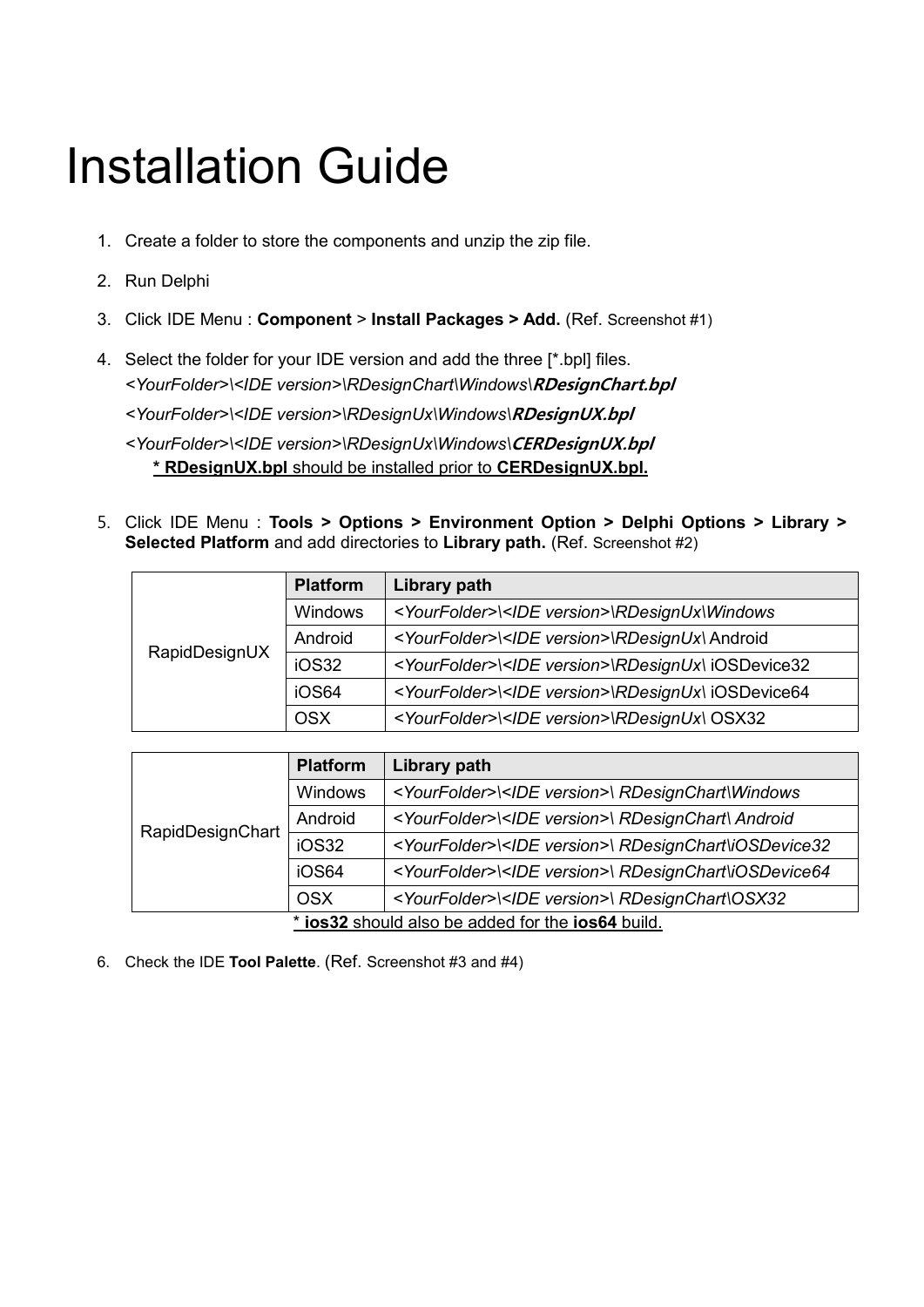## Installation Screenshot

| <b>DX</b> Install Packages                                        |     |        | $\overline{\mathbf{x}}$ |
|-------------------------------------------------------------------|-----|--------|-------------------------|
| Design packages                                                   |     |        |                         |
| EMS Server design package                                         |     |        |                         |
| FireDAC Data Explorer Integration                                 |     |        |                         |
| Indy 10 Core Design Time                                          |     |        |                         |
| Indy 10 Protocols Design Time                                     |     |        |                         |
| √ Internet Explorer Components                                    |     |        |                         |
| TP Abstraction Indy Implementation Design Time                    |     |        |                         |
| V LiveBinding Expression Components FireDac                       |     |        |                         |
| V LiveBindings Expression Components DbExpress                    |     |        |                         |
| Microsoft Office 2000 Sample Automation Server Wrapper Components |     |        |                         |
| Microsoft Office XP Sample Automation Server Wrapper Components   |     |        |                         |
| Rapid Design Chart - Firemonkey Components for 10.2 Tokyo         |     |        |                         |
| 7 Rapid Design UX - Firemonkey Components for 10.2 Tokyo          |     |        |                         |
| √ Rapid Design UX common - Firemonkey Components for 10.2 Tokyo   |     |        | Ξ                       |
| V leeChart Lite FMX Components                                    |     |        |                         |
| TeeChart Standard VCL Components                                  |     |        |                         |
| C: WDX10.2.1 Wbin WDataExplorerService 250.bpl                    |     |        |                         |
|                                                                   |     |        |                         |
|                                                                   | Add | Remove | Components              |
|                                                                   | OK  | Cancel | <b>Help</b>             |

<Screenshot #1>

| <b>DX</b> Options                                                                                                                                                                                                                                                                                                                                                                                                                                                                                                                                                                                                                                                                                                                                            | $\mathbf{x}$                                                                                                                                                                                                                                                                                                                                                                                                                                                                                                                                                                                                                                                                                                                                                                                                                                                                                                                                                                                                                                                            |
|--------------------------------------------------------------------------------------------------------------------------------------------------------------------------------------------------------------------------------------------------------------------------------------------------------------------------------------------------------------------------------------------------------------------------------------------------------------------------------------------------------------------------------------------------------------------------------------------------------------------------------------------------------------------------------------------------------------------------------------------------------------|-------------------------------------------------------------------------------------------------------------------------------------------------------------------------------------------------------------------------------------------------------------------------------------------------------------------------------------------------------------------------------------------------------------------------------------------------------------------------------------------------------------------------------------------------------------------------------------------------------------------------------------------------------------------------------------------------------------------------------------------------------------------------------------------------------------------------------------------------------------------------------------------------------------------------------------------------------------------------------------------------------------------------------------------------------------------------|
| ⊿ Environment Options<br><b>Object Inspector</b><br><b>4</b> Tool Palette<br>Colors<br><b>Component Toolbar</b><br><b>Environment Variables</b><br>Difference Viewer<br>Merge Viewer<br>Reopen Menu<br>File Association<br><b>Project Upgrading</b><br>AutoRecover<br><b>Connection Profile Manage</b><br>Provisioning<br>Explorer<br><b>Toxicity Metrics</b><br>▲ Delphi Options<br>Library<br>Library - Translated<br>Type Library<br>▲ Form Designer<br><b>Device Manager</b><br>FireUI Live Preview<br><b>SDK Manager</b><br>Customer Experience Progr.<br><b>Editor Options</b><br><b>Source Options</b><br>⊿ Color<br>Structural Highlighting<br><b>Display</b><br><b>Key Mappings</b><br>Code Insight<br>LiveBindinas<br><b>Verrinn Control</b><br>m. | <b>Directories</b><br>32-bit Windows<br><b>Selected Platform:</b><br>Library path:<br>c:\dx10.2.1\lib\Win32\release;C:\Users\5sh\Documents\Embarcadero\Studio\19.0\Imports;c:\dx10.2.1\Imports;C:\Users\Public\Docume -<br>Package output directory:<br><b>S(BDSCOMMOND)</b><br>٠<br>$\mathbf{x}$<br>$\cdots$<br><b>Directories</b><br>DCP output directd<br>\$(BDSCOMMOND)<br>Ordered list of Library paths:<br>c:\dx10.2.1\lib\Win32\release<br>Browsing path:<br>C:\Users\5sh\Documents\Embarcadero\Studio\19.0\Imports<br><b>JRCE\RTL\SYS:S(BE +</b><br>\$(BDS)\OCX\Serve<br>c:\dx10.2.1\Imports<br>C:\Users\Public\Documents\Embarcadero\Studio\19.0\Dcp<br>Unit scope names:<br>c:\dx10.2.1\includeee<br>÷<br>d:\temp\rdesignbeta\dx10.2\rdesignux\windows<br>D:\temp\RDesignBeta\DX10.2\RDesignChart\Windows<br>۰<br>Debug DCU path:<br>\$(BDSLIB)\\$(Platfo<br>Greyed items denote invalid path.<br>HPP output directd<br>Ò<br>c:\dx10.2.1\lib\Win32\release<br>\$(BDSCOMMOND)<br>٠<br>Delete<br>Delete Invalid Paths<br>Replace<br>Add<br>OK<br>Help<br>Cancel |
|                                                                                                                                                                                                                                                                                                                                                                                                                                                                                                                                                                                                                                                                                                                                                              | OK<br>Cancel<br>Help                                                                                                                                                                                                                                                                                                                                                                                                                                                                                                                                                                                                                                                                                                                                                                                                                                                                                                                                                                                                                                                    |

<Screenshot #2>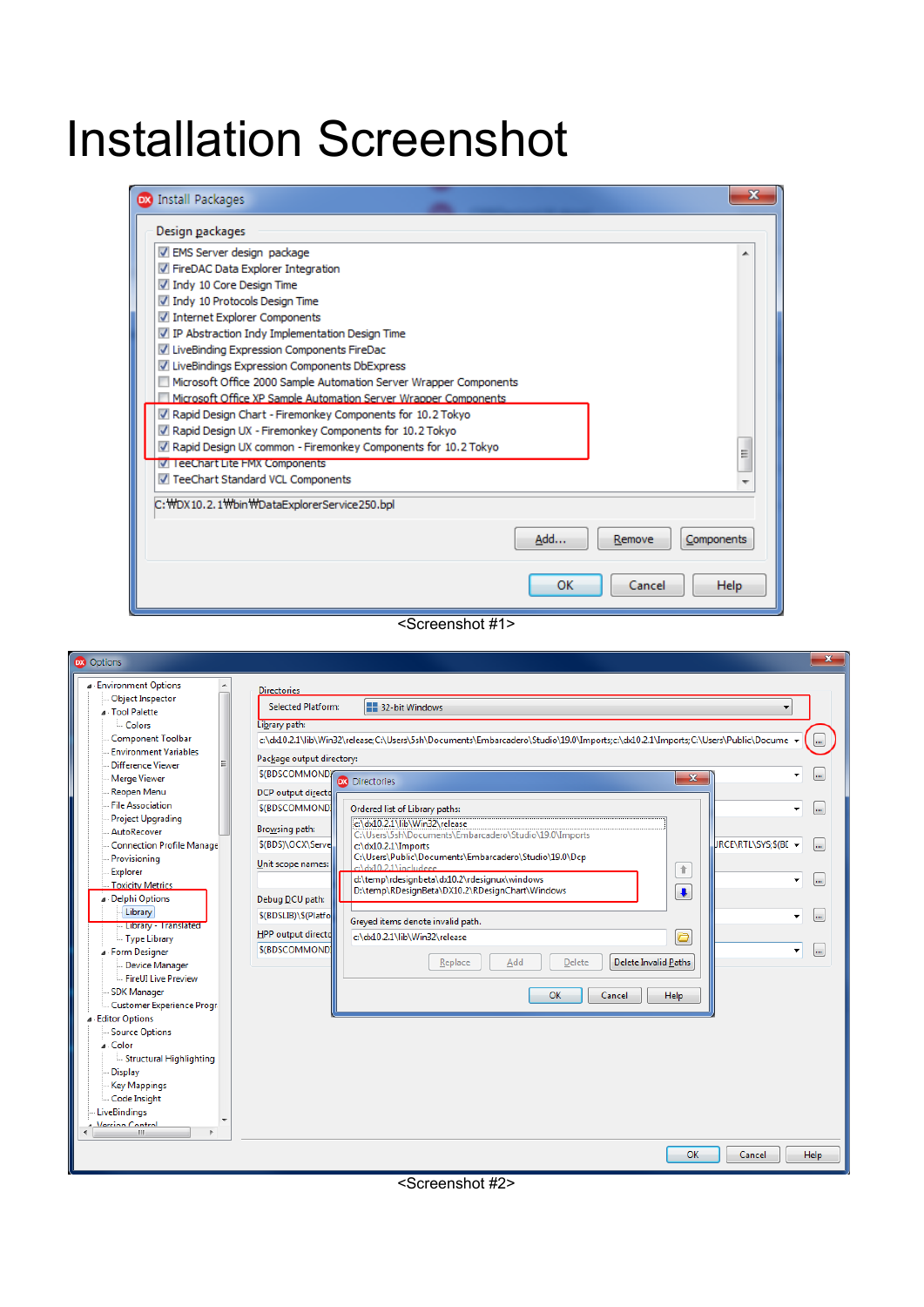|             | <b>E</b> Rapid Design UX        |
|-------------|---------------------------------|
| <b>Part</b> | <b>TRDIconFlicker</b>           |
|             | <b>RD</b> TRDIconImgChange      |
|             | <b>Z</b> TRDColorCheckBox       |
| - -         | TRDColorSwitch                  |
| Ш           | TRDHorzProgress                 |
|             | <b>TRDVertProgress</b>          |
|             | <b>S</b> TRDCircularProgress    |
|             | 7 TRDAngularGauge               |
|             | <b>B</b> TRDRotaryKnob          |
| ÷           | <b>TRDVertSlideBar</b>          |
|             | <b>EXECUTE TRDHorzSlideBar</b>  |
| R           | TRDDigitalFont                  |
| 5           | TRDDigitalNumber                |
|             | $\bigstar$ TRDStarRating        |
|             | <b>FRDToastMessage</b>          |
| <b>B</b>    | TRDPopupDialog                  |
| 司           | TRDInputQueryBox                |
|             | <b>G</b> TRDMovingCaption       |
|             | <b>Ext</b> TRDNavigationButtons |
|             | (>> TRDNavigationSlider         |
|             | <b>BB</b> TRDButtonSet          |
|             | <screenshot #3=""></screenshot> |

| □ Rapid Design Chart        |  |
|-----------------------------|--|
| Jil TRDChartBarVert         |  |
| E TRDChartBarHori           |  |
| $\sim$ TRDChartLine         |  |
| <b>Contract TRDChartPie</b> |  |
|                             |  |

<Screenshot #4>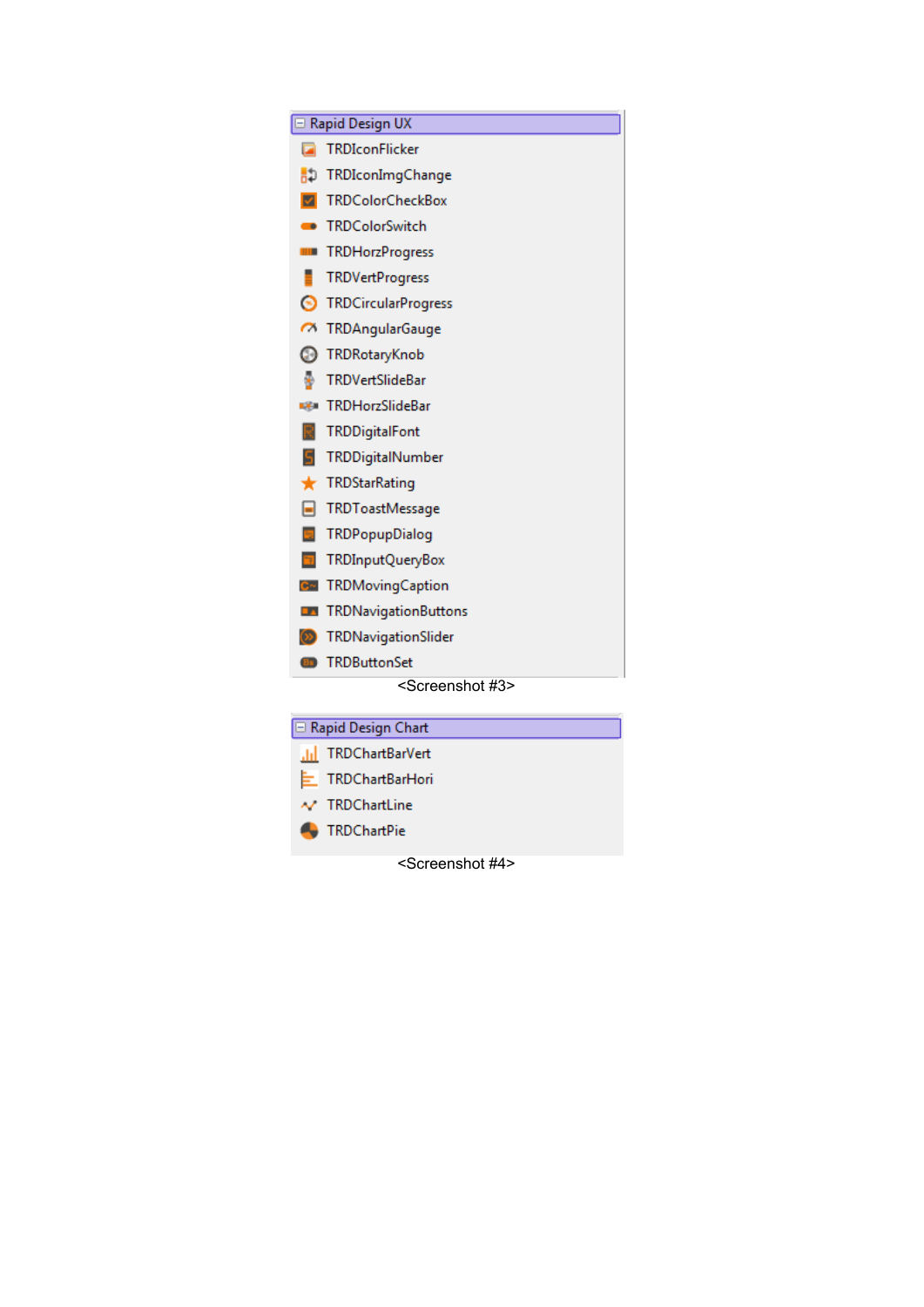## License Register Guide

(This License Register Guide is not required for trial or free products users.)

- 1. Unzip the *LicenseManager.zip* file from your Rapid Design folder.
- 2. Run *FDLicenseManager.exe*
- 3. You can find the License key from your FMX Design order complete email.



- Activation count means your granted user's number.
- 4. Select and Ctrl-C your License key.
- 5. In *FDLicenseManager.exe* input your email and Ctrl-V your License key.
- 6. Click [License Register] button.

If your key is valid you can see the *"Successfully License has been activated in this system!*" message and License Register is completed.

| FMXDesign License Manager |                                                                                               | $\mathbf{z}$ |
|---------------------------|-----------------------------------------------------------------------------------------------|--------------|
| $\boldsymbol{\mathsf{F}}$ | <b>License Manager</b>                                                                        | ver 1.0.1    |
| License Email             |                                                                                               |              |
| License Key               |                                                                                               |              |
|                           | Activate License in this system.                                                              |              |
|                           | License Register                                                                              |              |
|                           | Click this button if you want to                                                              |              |
|                           | Delete License<br>deactivate the license in this system<br>and activate it on another system. |              |
|                           |                                                                                               |              |
|                           | <b>FMXDesign</b>                                                                              |              |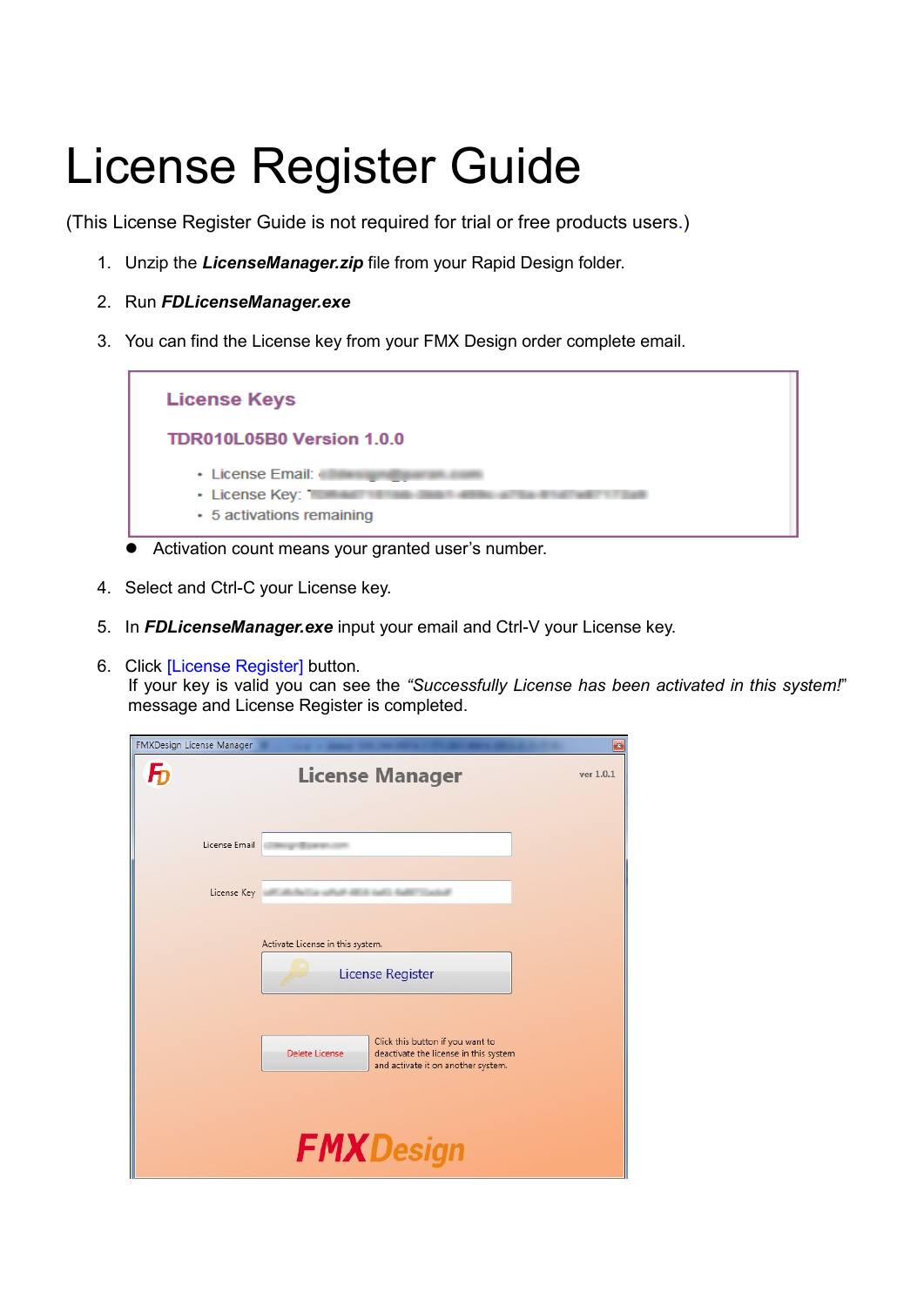- In the case of a multi-user product, the same license key is used and register separately on each user system by *FDLicenseManager.exe*.
- Before running *FDLicenseManager.exe*, your system should be connected internet. But in delphi, Rapid Design component is not need to connect internet.
- If you want to move Rapid Design component to another system, unregister by click [Delete License] button. And run *FDLicenseManager.exe* in another system and register again.
- If you build and run the Rapid Design component in delphi without registering the license, you will see the following message : *"This is a Unregistered of Rapid Design. If you have the License key of this, register it as License Manager."*
- Therefore, be sure to register the license before using the Rapid Design component so that the registration message does not appear.
- **If you have any problems registering your license, please contact [FMXDesign.com](http://fmxdesign.com/questions/) at** any time.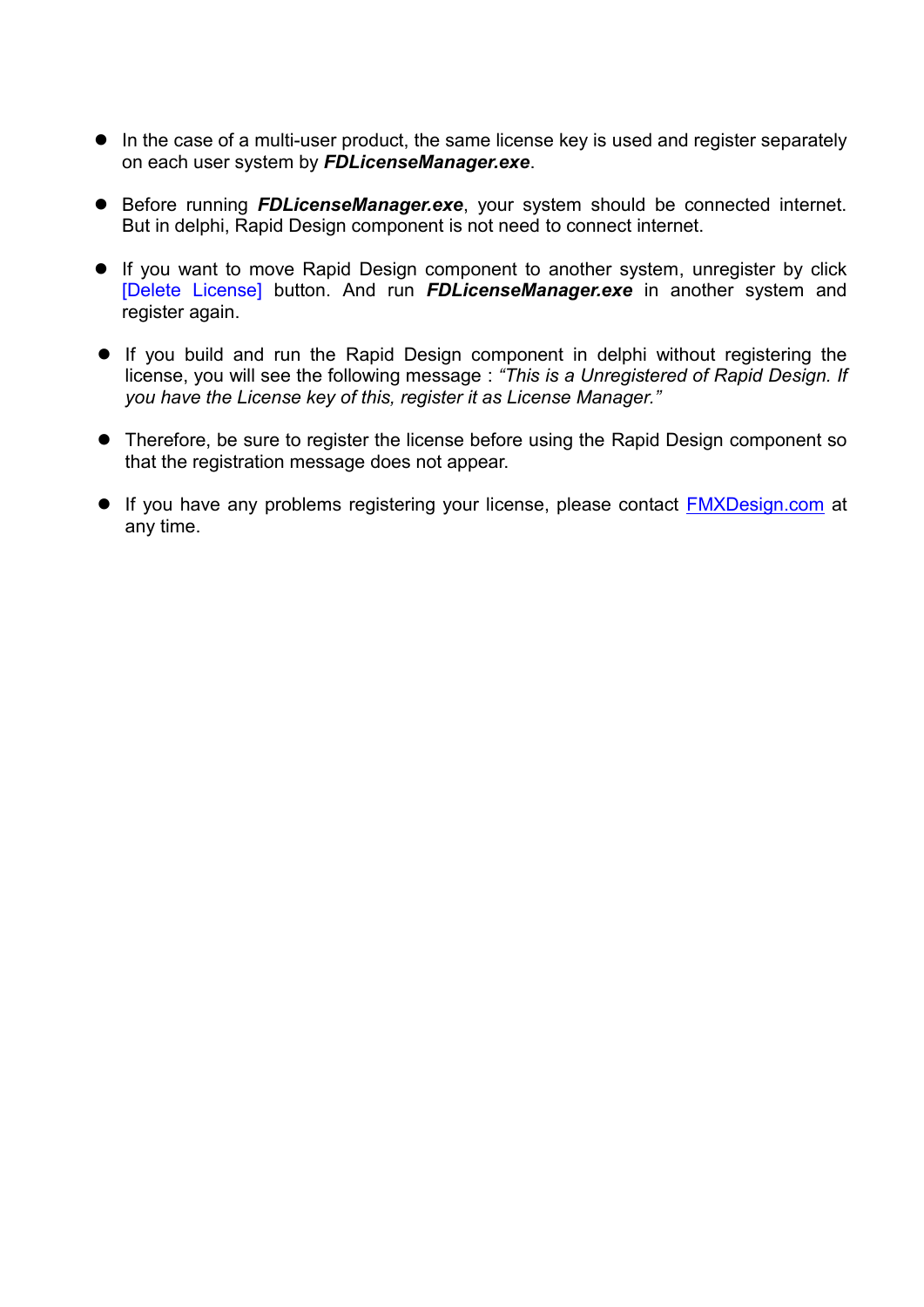# Rapid Design UX

| <b>TRDIconFlicker</b> |                                                                                                                                                                                                                                                          | <b>Property</b>                                                       |
|-----------------------|----------------------------------------------------------------------------------------------------------------------------------------------------------------------------------------------------------------------------------------------------------|-----------------------------------------------------------------------|
|                       | # Button with a touch effect applied to the selected image.<br># Touch blink time adjustment.<br># Text can be placed on the top or bottom or right.<br># Automatic resizing based on TextFont size.<br># Applying user action to OnFlickerFinish event. | <b>BitmapIcon</b><br>Duration<br><b>TextPosition</b><br>TextFont Size |

| <b>TRDIconImageChange</b> |                                                                                                                                                                                                                                                            | <b>Property</b>                                                                |
|---------------------------|------------------------------------------------------------------------------------------------------------------------------------------------------------------------------------------------------------------------------------------------------------|--------------------------------------------------------------------------------|
|                           | # Two images are applied to the OnMouseDown and<br>OnMouseUp events, respectively.<br># Text can be placed on the top or bottom or right.<br># Automatic resizing based on TextFont size.<br># Applying User Action to OnMouseDown and OnMouseUp<br>event. | BitmapIcon,<br><b>BitmapIconTouch</b><br><b>TextPosition</b><br>TextFont, Size |

| <b>TRDColorCheckBox</b> |                                                                                                                                                                                                                                                                          | <b>Property</b>                                                                                                                       |
|-------------------------|--------------------------------------------------------------------------------------------------------------------------------------------------------------------------------------------------------------------------------------------------------------------------|---------------------------------------------------------------------------------------------------------------------------------------|
|                         | # The size of the box can be freely resized.<br># Check icon and background colors can be set.<br># The thickness of the check icon and border can be freely<br>resized.<br># Border visible can be set.<br># Two types of Circle and Rectangle.<br># Use OnChange event | Height, Width<br>ColorCheck, ColorBackground<br>ThicknessCheck,<br><b>ThicknessBorder</b><br><b>BorderVisible</b><br><b>ShapeType</b> |

| <b>TRDColorSwitch</b> |                                                                                                                                                                                                      | <b>Property</b>                                                                  |
|-----------------------|------------------------------------------------------------------------------------------------------------------------------------------------------------------------------------------------------|----------------------------------------------------------------------------------|
|                       | # The size of the switch can be freely resized.<br># On/Off switch and background colors can be set.<br># Two types of Circle and Rectangle.<br># Three types of Switch Mode<br># Use OnChange event | Width, Height<br>ColoON, ColorOFF, ColorSwitch<br><b>ShapeType</b><br>SwitchMode |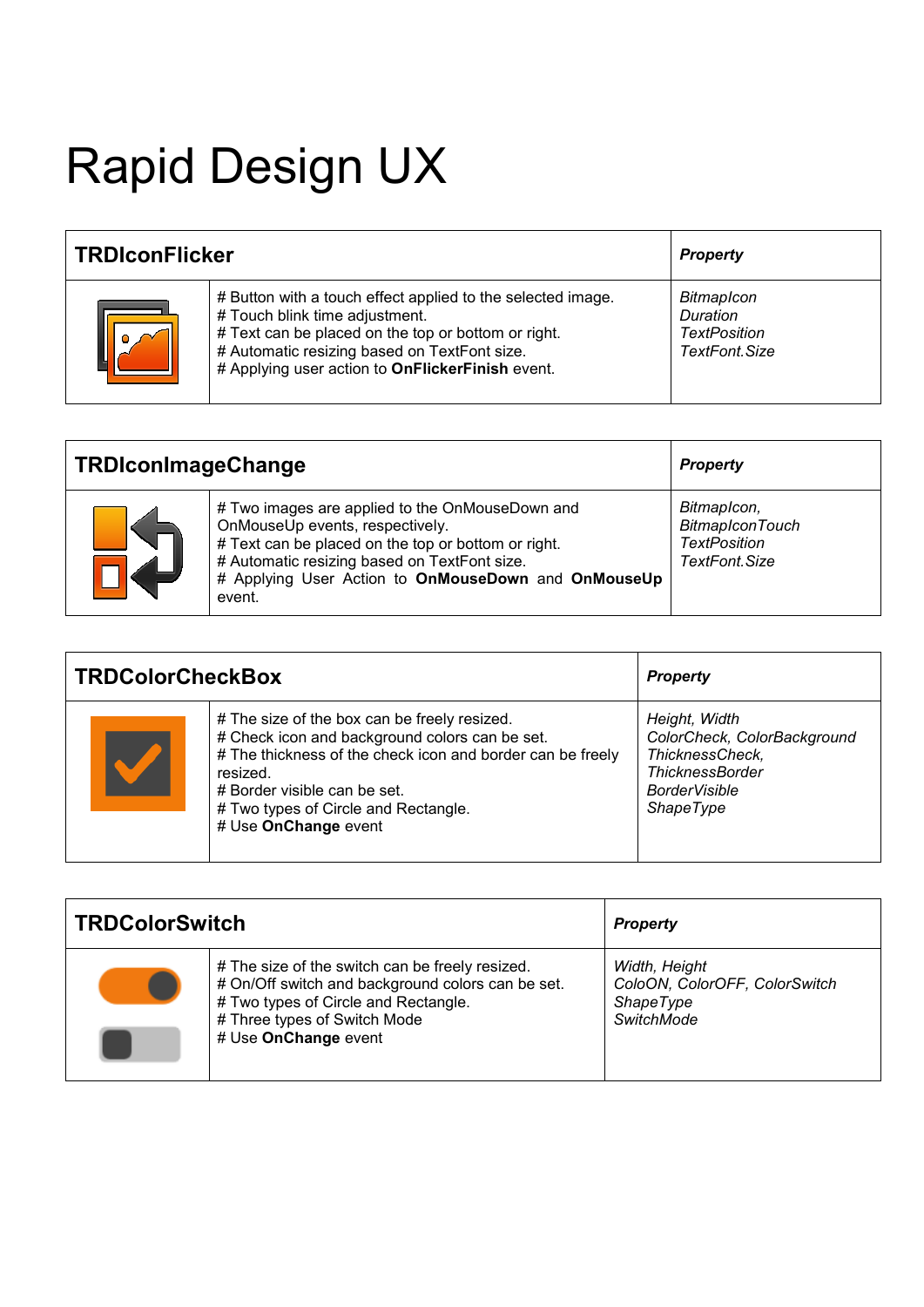| <b>TRDHorzProgress / TRDVertProgress</b> |                                                                                                                                                                                                                                 | <b>Property</b>                                                                                               |
|------------------------------------------|---------------------------------------------------------------------------------------------------------------------------------------------------------------------------------------------------------------------------------|---------------------------------------------------------------------------------------------------------------|
|                                          | # Can be freely resized without restrictions.<br># Value Bar and background colors can be set.<br># Apply gradient and image to Value Bar<br># Setting splitter Interval and Visible.<br># Two types of Rectangle and Triangle. | Width, Height<br>ColorFill, ColorRange<br>Color.Kind<br>SplitterDistance, SplitterVisible<br><b>ShapeType</b> |

| <b>TRDCircularProgress</b> |                                                                                                                                                                                                                            | <b>Property</b>                                                     |
|----------------------------|----------------------------------------------------------------------------------------------------------------------------------------------------------------------------------------------------------------------------|---------------------------------------------------------------------|
| 53%                        | # The thickness of the circle can be freely resized.<br># Value arc and background colors can be set.<br># Text font and size settings.<br># Value ranges from 0 to 100(%)<br># Check icon is displayed when value is 100. | Thickness<br>ColorValue, ColorBackground,<br>ColorRange<br>TextFont |

| <b>TRDAngularGauge</b> |                                                                                                                                   | <b>Property</b>                            |
|------------------------|-----------------------------------------------------------------------------------------------------------------------------------|--------------------------------------------|
|                        | # The thickness of the arc can be freely resized.<br># Angle setting range of arc is freely set between $20 \sim 360$<br>degrees. | Thickness,<br>RangeAngle                   |
|                        | # Value arc and background colors can be set.                                                                                     | ColorValue, ColorBackground,<br>ColorRange |
|                        | # Needle color and visible can be set.                                                                                            | ColorNeedle, NeedleVisible                 |
|                        | # Text font and size and visible settings.                                                                                        | <b>TextFont, TextVisible</b>               |
|                        | # Min/Max range of value                                                                                                          | ValueMin, ValueMax                         |

| <b>TRDRotaryKnob</b> |                                                                                                                                                                                                                                                                                         | <b>Property</b>                                                                                                         |
|----------------------|-----------------------------------------------------------------------------------------------------------------------------------------------------------------------------------------------------------------------------------------------------------------------------------------|-------------------------------------------------------------------------------------------------------------------------|
|                      | # The size of the circle can be freely resized.<br># Division and background colors can be set.<br># Division base and round colors can be set.<br># Rotated by the division angle.<br># Value ranges from 0 to 100(%)<br># Two knob types of silver and black.<br># Use OnChange event | Height, Width<br>ColorDivision, ColorBackground<br>ColorDivisionBase, ColorRound<br><b>Division</b><br>Value<br>KnobTyp |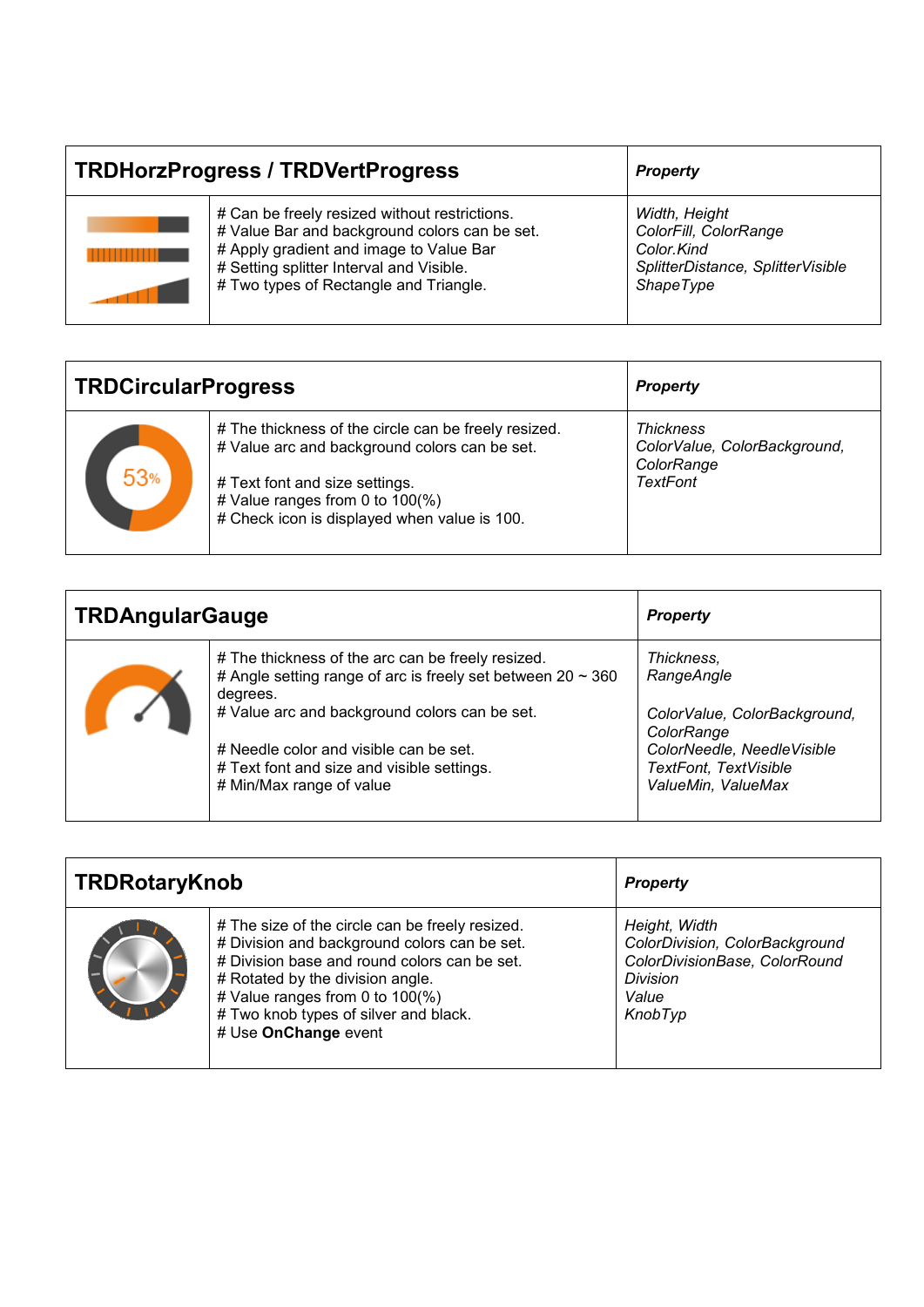| TRDHorzSlideBar / TRDVertSliderBar |                                                                                                                                                                                       | <b>Property</b>                                                                              |
|------------------------------------|---------------------------------------------------------------------------------------------------------------------------------------------------------------------------------------|----------------------------------------------------------------------------------------------|
| a m                                | # Slide and range colors can be set.<br># Three types of thickness.<br># Three types of knob.<br># Set movement range by frequency<br># Read only can be set.<br># Use OnChange event | ColorValue, ColorRange.<br><b>ThicknessType</b><br>KnobType<br>Frequency<br><b>IsReadOnl</b> |

| <b>TRDDigitalFont</b> |                                                                                                                                                              | <b>Property</b>                                         |
|-----------------------|--------------------------------------------------------------------------------------------------------------------------------------------------------------|---------------------------------------------------------|
|                       | # Display alphabet letters, numbers and special characters<br>$(A~Z, 0~9, -\% ; : : , )$<br># Margin can be set.<br># Font and background colors can be set. | DigitalChar<br>MarginRate<br>ColorFont, ColorBackground |

| <b>TRDDigitalNumber</b> |                                                                                                     | <b>Property</b>                        |
|-------------------------|-----------------------------------------------------------------------------------------------------|----------------------------------------|
|                         | # Display numbers and special characters<br>$(0-9,--.)$<br># Font and background colors can be set. | Number<br>ColorNumber, ColorBackground |

| <b>TRDStarRating</b> |                                                                                                                          | <b>Property</b>                     |
|----------------------|--------------------------------------------------------------------------------------------------------------------------|-------------------------------------|
| 全大大大                 | # The size can be freely resized.<br># Star colors can be set.<br># Value ranges from 0 to 5<br># Use OnStarChange event | Height, Width<br>ColorStar<br>Value |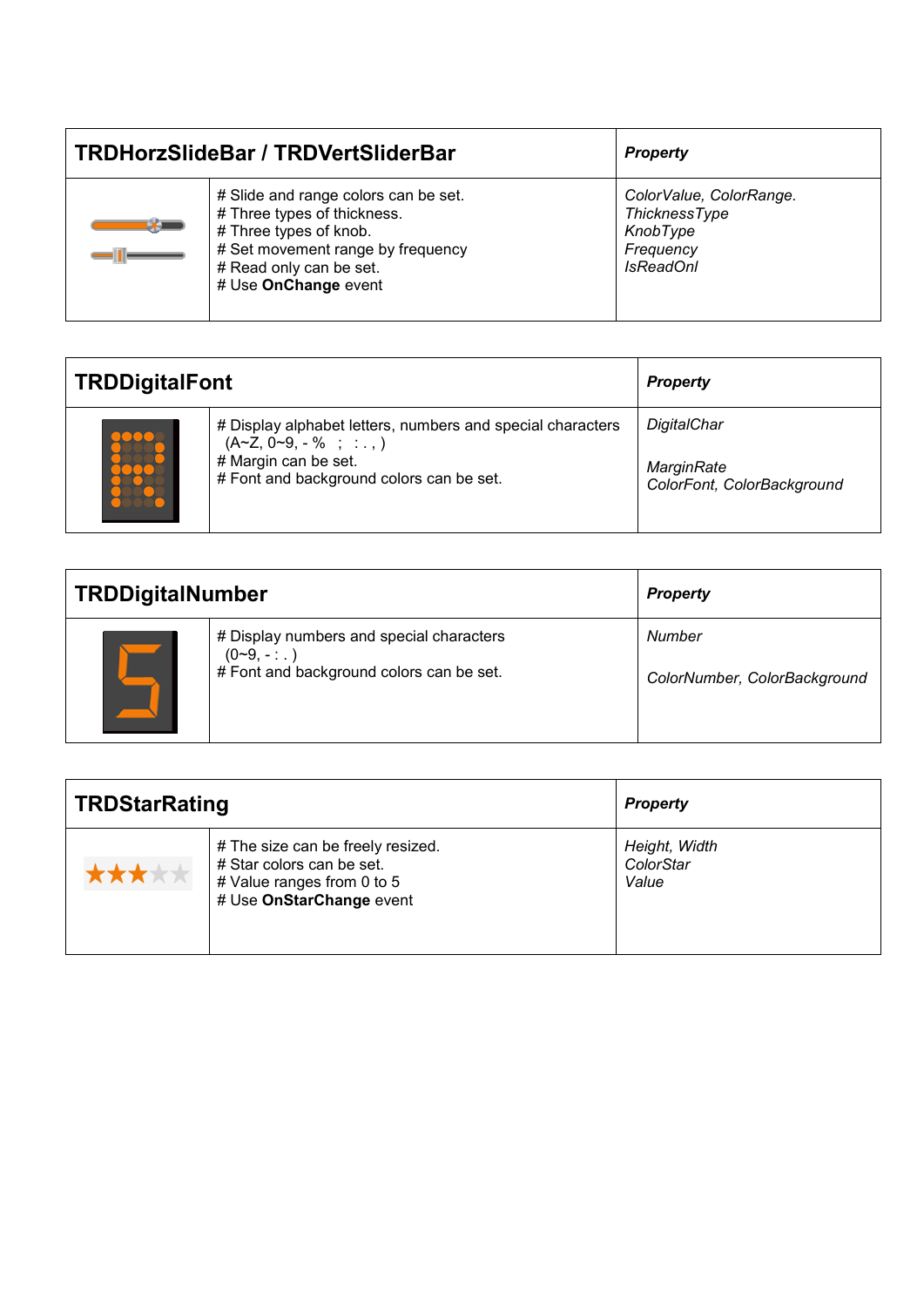| <b>TRDToastMessage</b> |                                                                                                                                                                                                                                                                                                  | <b>Property</b>                         |
|------------------------|--------------------------------------------------------------------------------------------------------------------------------------------------------------------------------------------------------------------------------------------------------------------------------------------------|-----------------------------------------|
|                        | # Drop this component on the Main Form of your app.<br>(The parent of this component must be the TForm.)<br># Automatically scaled to fit the screen size.<br># Text color and background colors can be set.<br># Shadow visible can be set.                                                     | ColorMessage, ColorBackground<br>Shadow |
|                        | # Use ShowToastMessage( Msg:string; ShowTime:single =<br>3.0; MarginBottom: single = $100$ );<br># If the Show Time and Margin Bottom parameters are<br>omitted, the default values of 3 seconds and 100 are used.<br># Use CloseToast(): Immediately close regardless of the<br>Show Time value |                                         |

| <b>TRDPopupDialog</b> |                                                                                                                                                                                                                                                                                                                                                                                                                                                                                                                                                                                                                                                                          | <b>Property</b>                                                               |
|-----------------------|--------------------------------------------------------------------------------------------------------------------------------------------------------------------------------------------------------------------------------------------------------------------------------------------------------------------------------------------------------------------------------------------------------------------------------------------------------------------------------------------------------------------------------------------------------------------------------------------------------------------------------------------------------------------------|-------------------------------------------------------------------------------|
| $\equiv$              | # Drop this component on the Main Form of your app.<br>(The parent of this component must be the TForm.)<br># Automatically scaled to fit the screen size.<br># Message and background colors can be set.<br># Text button color can be set.<br># Shadow visible can be set.<br># Popup dialog background can be blurred in 3 steps.<br># Use ShowPopupDialog( Title, Msg:string;<br>LeftTextButton:string = 'Cancel'; RightTextButton:string =<br>'Apply');<br># If the LeftTextButton and RightTextButton parameters<br>are omitted, the default string of 'Cancel' and 'Apply' are<br>used.<br># Use OnLeftTextButtonClick and<br><b>OnRightTextButtonClick event</b> | ColorMessage, ColorBackground<br>ColorTextButton.<br>Shadow<br>BackgroundBlur |

| <b>TRDInputQueryBox</b> |                                                                                                                                                                                                                                                                                                                                                                                                                                                                                                                                                                                                       | <b>Property</b>                                                                                                     |
|-------------------------|-------------------------------------------------------------------------------------------------------------------------------------------------------------------------------------------------------------------------------------------------------------------------------------------------------------------------------------------------------------------------------------------------------------------------------------------------------------------------------------------------------------------------------------------------------------------------------------------------------|---------------------------------------------------------------------------------------------------------------------|
|                         | # Drop this component on the Main Form of your app.<br>(The parent of this component must be the TForm.)<br># Automatically scaled to fit the screen size.<br># Message and background colors can be set.<br># Text button color can be set.<br># Shadow visible can be set.<br># Popup dialog background can be blurred in 3 steps.<br># TEdit properties such as password and prompt can be used<br>in Input Edit.<br># Use ShowQueryBox( InputLabel :string );<br># Use OnApplyButtonClick and OnCancelButtonClick<br>event.<br># The string entered by the user is stored in <i>InputString</i> . | ColorMessage, ColorBackground<br>ColorTextButton<br>Shadow<br>BackgroundBlur<br>EditPassword,<br>EditTextPromptetc. |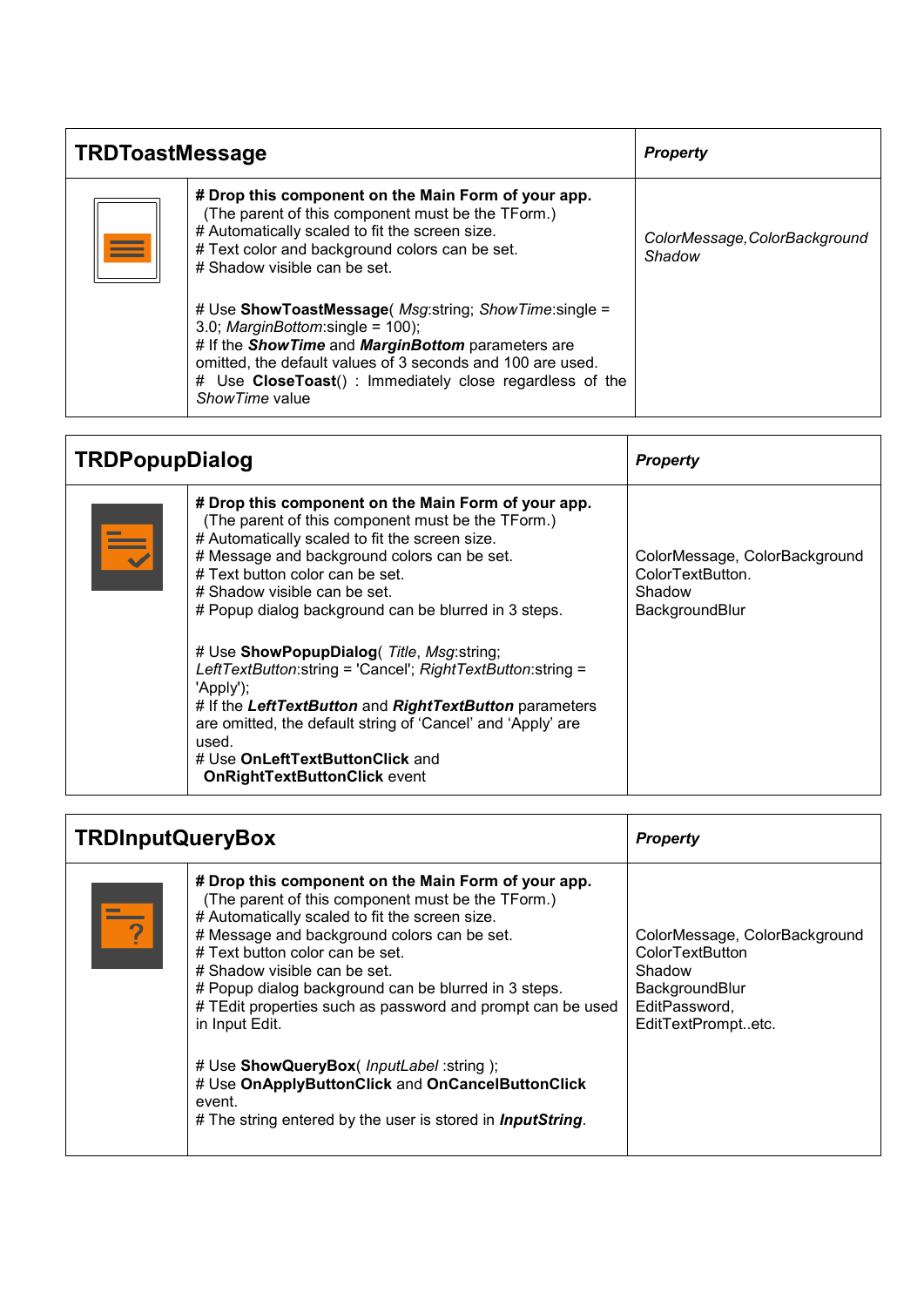| <b>TRDMovingCaption</b> |                                                                                                                                                                                                                                            | <b>Property</b>                                                                      |
|-------------------------|--------------------------------------------------------------------------------------------------------------------------------------------------------------------------------------------------------------------------------------------|--------------------------------------------------------------------------------------|
| Caption~                | # Caption background and Text colors can be set.<br># Text font and size settings.<br># Enter the caption on Text<br># The caption moving speed can be set.<br># Repeat playback is possible.<br># Set IsStart to True for moving caption. | BackgroundColor, TextColor<br>TextFont<br>Text<br>Velocity.<br>Loop<br><b>IsStar</b> |

| <b>TRDNavigationButtons</b> |                                                                                                                                                                                                                                                          | <b>Property</b>                                       |
|-----------------------------|----------------------------------------------------------------------------------------------------------------------------------------------------------------------------------------------------------------------------------------------------------|-------------------------------------------------------|
| $\blacksquare$<br>Text1     | # Add images in the right-click menu or double-click<br>component.<br># Button icons automatically created by the number of<br>selected images.<br># Button Text and background colors can be set.<br># Text of each button can be specified separately. | ColorButtonText, ColorBackground<br><b>ButtonText</b> |
|                             | # Use OnlmageButtonClick event.<br># Click Button number is stored in ClickIndex.                                                                                                                                                                        | ClickIndex                                            |

| <b>TRDNavigationSlider</b> |                                                                                                                                                                                                                                                                                                                                                                                                                                                            | <b>Property</b>                                                                                                            |
|----------------------------|------------------------------------------------------------------------------------------------------------------------------------------------------------------------------------------------------------------------------------------------------------------------------------------------------------------------------------------------------------------------------------------------------------------------------------------------------------|----------------------------------------------------------------------------------------------------------------------------|
| 箘                          | # Add images in the right-click menu or double-click<br>component.<br># Button icons automatically created by the number of<br>selected images.<br># Button Text and background colors can be set.<br># Text of each button can be specified separately.<br># Button text visible can be set.<br># Background opacity can be set.<br># Circle button color can be set.<br># Use OnImageButtonClick event.<br># Click Button number is stored in ClickIndex | ColorButtonText, ColorBackground<br><b>ButtonText</b><br>TextVisible<br><b>BackgroundOpacity</b><br><b>ColorShowCircle</b> |

| <b>TRDButtonSet</b> |                                                                                                                                                                                                                                                                                                                                                                    | <b>Property</b>                                                                                                        |
|---------------------|--------------------------------------------------------------------------------------------------------------------------------------------------------------------------------------------------------------------------------------------------------------------------------------------------------------------------------------------------------------------|------------------------------------------------------------------------------------------------------------------------|
| <b>BT</b> Set       | # Buttons automatically created by the input number of button.<br># Button space can be set.<br># Text and Button colors can be set.<br># Round of left and right buttons on both ends can be set.<br># The size can be freely resized.<br># Text font and size settings.<br># Use OnButtonSetClick event.<br># Click Button number is stored in <i>ClickIndex</i> | ButtonNo<br><b>ButtonSpace</b><br>ColorButton, ColorButtonText<br><b>IsRounded</b><br>Width, Height<br><b>TextFont</b> |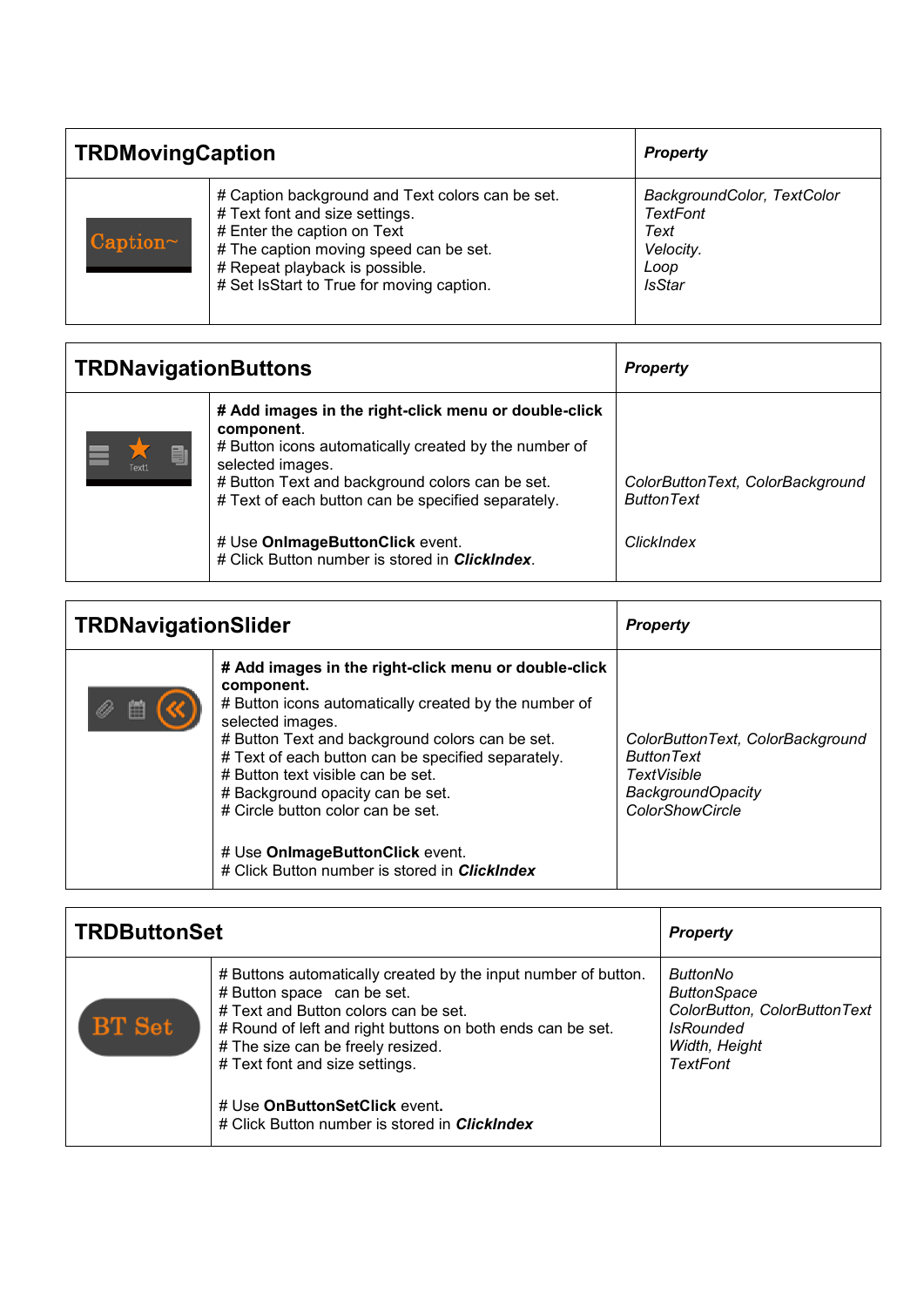# Rapid Design Chart

| <b>TRDChartBarVert</b> |                                                                                                                                                                                                                                                                                                                                                                                                                                                               | <b>Property</b>                                                                                                                                                                             |
|------------------------|---------------------------------------------------------------------------------------------------------------------------------------------------------------------------------------------------------------------------------------------------------------------------------------------------------------------------------------------------------------------------------------------------------------------------------------------------------------|---------------------------------------------------------------------------------------------------------------------------------------------------------------------------------------------|
|                        | # The graph spacing is automatically set according to the number of data.<br># Graph maximum range can be specified.<br># Graph start position $(x, y)$ can be set.<br># Bar width and color can be set.<br># Bar shadow can be set.<br># The background may be selected as color or gradient or image.<br># Background opacity can be used to create multiple chart layers.<br># Background stroke can be set.<br># Text color, font and visible can be set. | Lines<br><b>MaxHeight</b><br>StartX, StartY<br>BarWidth, BarColor<br>Shadow<br>BackgroundFill<br><b>BackgroundOpacity</b><br><b>BackgroundStroke</b><br>TextColor, TextFont,<br>TextVisible |

| <b>TRDChartBarHori</b> |                                                                                                                                                                                                                                                                                                                                                                                                                                                               | <b>Property</b>                                                                                                                                                                     |
|------------------------|---------------------------------------------------------------------------------------------------------------------------------------------------------------------------------------------------------------------------------------------------------------------------------------------------------------------------------------------------------------------------------------------------------------------------------------------------------------|-------------------------------------------------------------------------------------------------------------------------------------------------------------------------------------|
| 30<br>20<br>40<br>10   | # The graph spacing is automatically set according to the number of data.<br># Graph maximum range can be specified.<br># Graph start position $(x, y)$ can be set.<br># Bar width and color can be set.<br># Bar shadow can be set.<br># The background may be selected as color or gradient or image.<br># Background opacity can be used to create multiple chart layers.<br># Background stroke can be set.<br># Text color, font and visible can be set. | Lines<br>MaxWidth<br>StartX, StartY<br>BarWidth, BarColor<br>Shadow<br>BackgroundFill<br><b>BackgroundOpacity</b><br><b>BackgroundStroke</b><br>TextColor, TextFont,<br>TextVisible |

| <b>TRDChartLine</b> |                                                                                                                                                                                                                                                                                                                                                                                                                                                                                                                                              | <b>Property</b>                                                                                                                                                                                                                            |
|---------------------|----------------------------------------------------------------------------------------------------------------------------------------------------------------------------------------------------------------------------------------------------------------------------------------------------------------------------------------------------------------------------------------------------------------------------------------------------------------------------------------------------------------------------------------------|--------------------------------------------------------------------------------------------------------------------------------------------------------------------------------------------------------------------------------------------|
|                     | # The graph spacing is automatically set according to the number of data.<br># Graph maximum range can be specified.<br># Graph start position $(x, y)$ can be set.<br># Line thickness and color can be set.<br># Line shadow can be set.<br># Circle color and diameter settings.<br># Circle range width setting.<br># The background may be selected as color or gradient or image.<br># Background opacity can be used to create multiple chart layers.<br>#Background stroke can be set.<br># Text color, font and visible can be set. | Lines<br>MaxHeight<br>StartX, StartY<br>LineThickness, LineColor<br>Shadow<br>CircleColor,<br>CircleDiameter<br>RangeWidth<br><b>BackgroundFill</b><br><b>BackgroundOpacity</b><br>BackgroundStroke<br>TextColor, TextFont,<br>TextVisible |